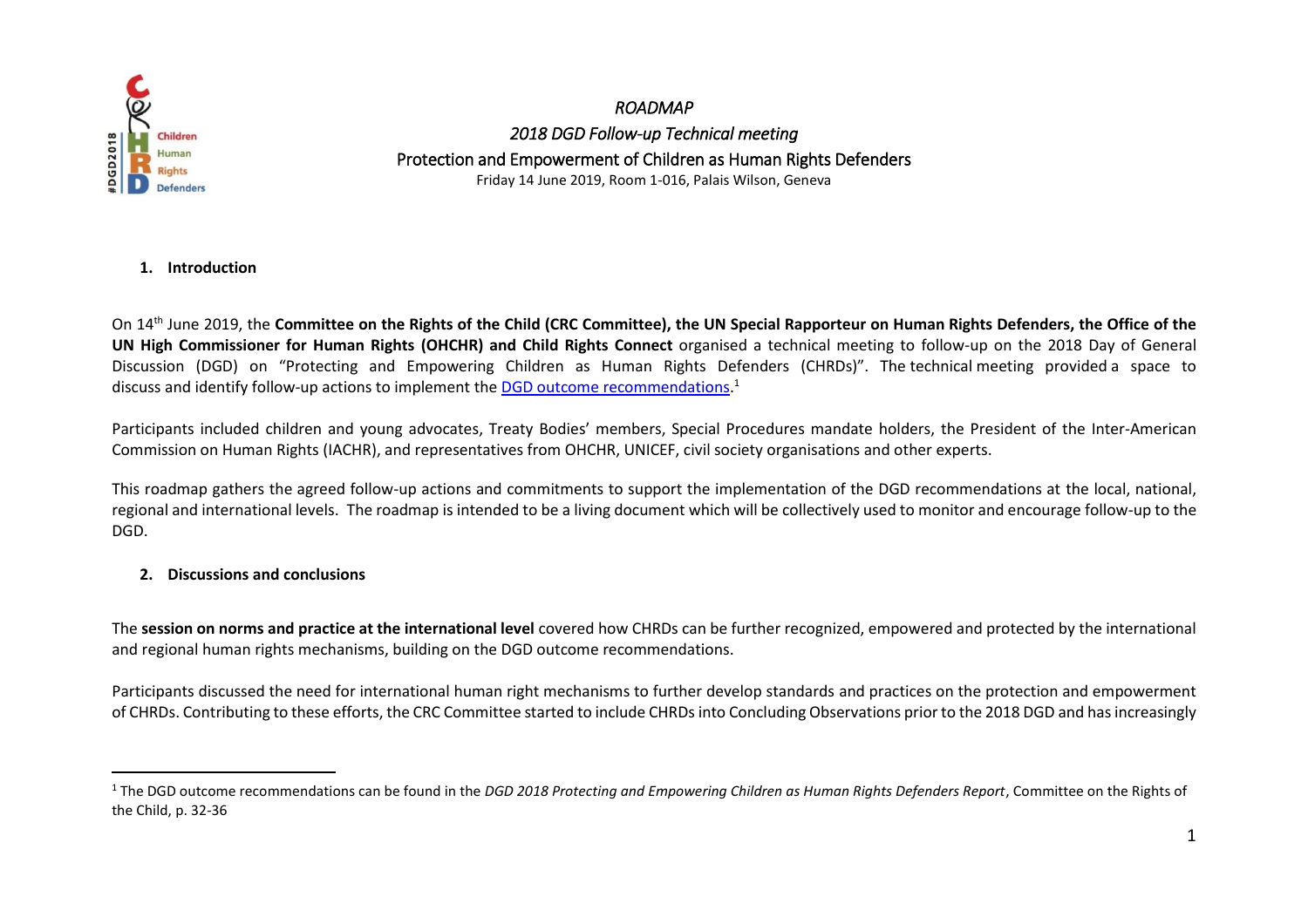done so after. Child Rights Connect has developed a Children's [Empowerment Monitor](https://www.childrightsconnect.org/wp-content/uploads/2019/07/2019_childparticipation_Cobs_81S.pdf) to analyse how CHRDs and child participation is addressed by the CRC Committee.

Participants agreed that children's engagement in human rights mechanisms is key to make sure that their work is effective and relevant to CHRDs. At present, such child participation in these fora is seen as a concession, while it should be intrinsic to the system. It was highlighted that the very concept of "child participation" should be redefined, with a shift towards a systematic, inclusive and child-led participation. To this purpose, it is essential that:

1. Child-friendly and accessible information on the United Nations is made available to children,

-

- 2. CRC Committee standards and good practices are mainstreamed within the United Nations human rights system, and
- 3. The linkages between child participation and children's civil rights and freedoms are further elaborated and strengthened. Participants agreed on the need to study in more depth how these rights are exercised by CHRDs. The next General Comment of the Human Rights Committee, which will focus on the right to peaceful assembly, was identified as a key opportunity to further elaborate on how CHRDs can be empowered and protected when exercising this right.

Participants agreed to promote the mainstreaming of children's rights and child participation among treaty bodies, special procedures and more broadly within the OHCHR.

The **session on laws and policies at the national level** served to exchange on prevailing barriers and existing or emerging legal and policy frameworks relevant to the protection and empowerment of CHRDs.

The children and young defenders at the meeting emphasised that children are usually seen as apathetic and disengaged, and even when they are given the space to act as human rights defenders, they are not listened to, and therefore feel disempowered. They highlighted the urgency to make States fulfil their obligations with regard to children's right to be heard as a baseline for the realisation of all the other child rights.

The United Nations Declaration on Human Rights Defenders<sup>2</sup> and the legal framework that it brings about is a unique tool that can enhance the implementation of the Convention on the Rights of the Child (UNCRC) at the national level, particularly in relation to the right to be heard and participate in decision-making. For instance, this framework can serve to create appropriate and relevant mechanisms for child participation in the civic space. Children and young defenders at the meeting made it clear that children should be empowered to design and co-create such mechanisms, and that there were pitfalls to simply replicating mechanisms used by adults and established only by them.

On the other hand, the UNCRC is essential for the translation of the Declaration on Human Rights Defenders into national laws and policies. There have been preliminary attempts to include children's rights into the legal framework for the protection and empowerment of human rights defenders, however further

<sup>&</sup>lt;sup>2</sup> Declaration on the Right and Responsibility of Individuals, Groups and Organs of Society to Promote and Protect Universally Recognized Human Rights and Fundamental Freedoms, adopted by General Assembly resolution 53/144 of 9 December 1998.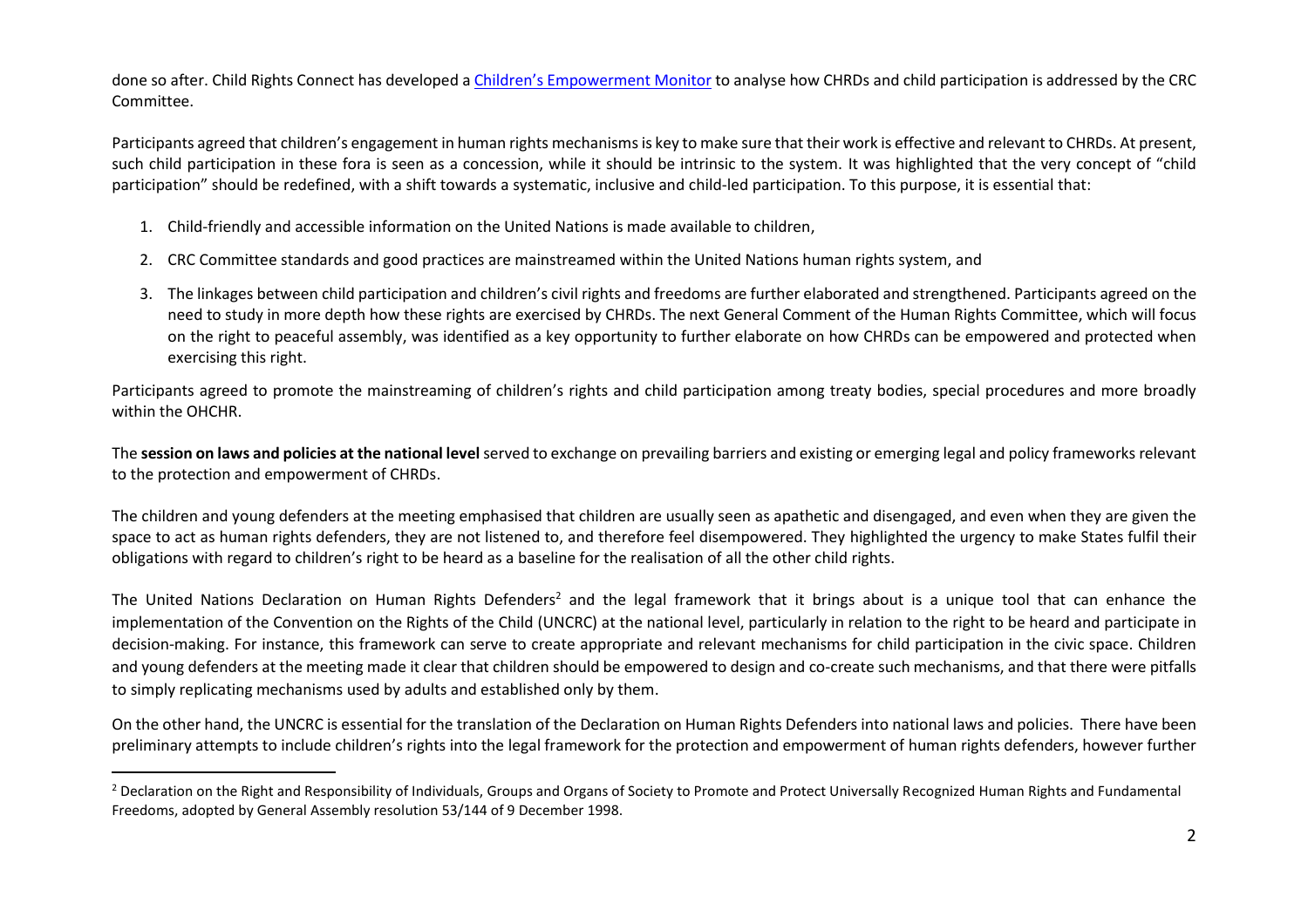efforts should be made to ensure the full implementation of the DGD outcome recommendation to States to develop and adopt comprehensive national laws and policies on the protection and empowerment of human rights defenders with a child rights-based approach. It was made clear that there are still major legal and policy gaps and a strong call was made for concrete guidance on how to further integrate children's rights in this framework and to ensure children are consulted in the process.

Separate **working groups on protection and empowerment were established**, keeping in mind that the two concepts should be seen as integrated and mutually reinforcing.

The working group on protection identified a lack of understanding and information on the risks that CHRDs face, including the different forms of violence that they experience. Participants agreed that there is a need to undertake an analysis of the situation to be able to identify the necessary protection measures to be put in place. In addition, children should be provided with the necessary information on the possible risks, such as reprisals and other negative consequences, and on how to protect themselves and seek redress if needed. Guidance needs to be developed to implement the DGD recommendation to States to ensure that protection measures are not used to reduce the scope of action of child human rights defenders, including in the online space.

The working group on empowerment discussed child rights education as the main pillar to the empowerment of CHRDs. In school settings there should be a whole-school approach to human rights and educators should ensure that human rights are taught maintaining their legal component to enable CHRDs to act using the law. In a broader context, it was identified that the State should support and protect children's spaces at the institutional level to empower CHRDs and to ensure their contribution to public policy. States should furthermore also support children and adolescents' spaces for peer learning and exercising their own leadership. Participants discussed existing child participation policies and the need for guidance to undertake gaps assessments and policy development.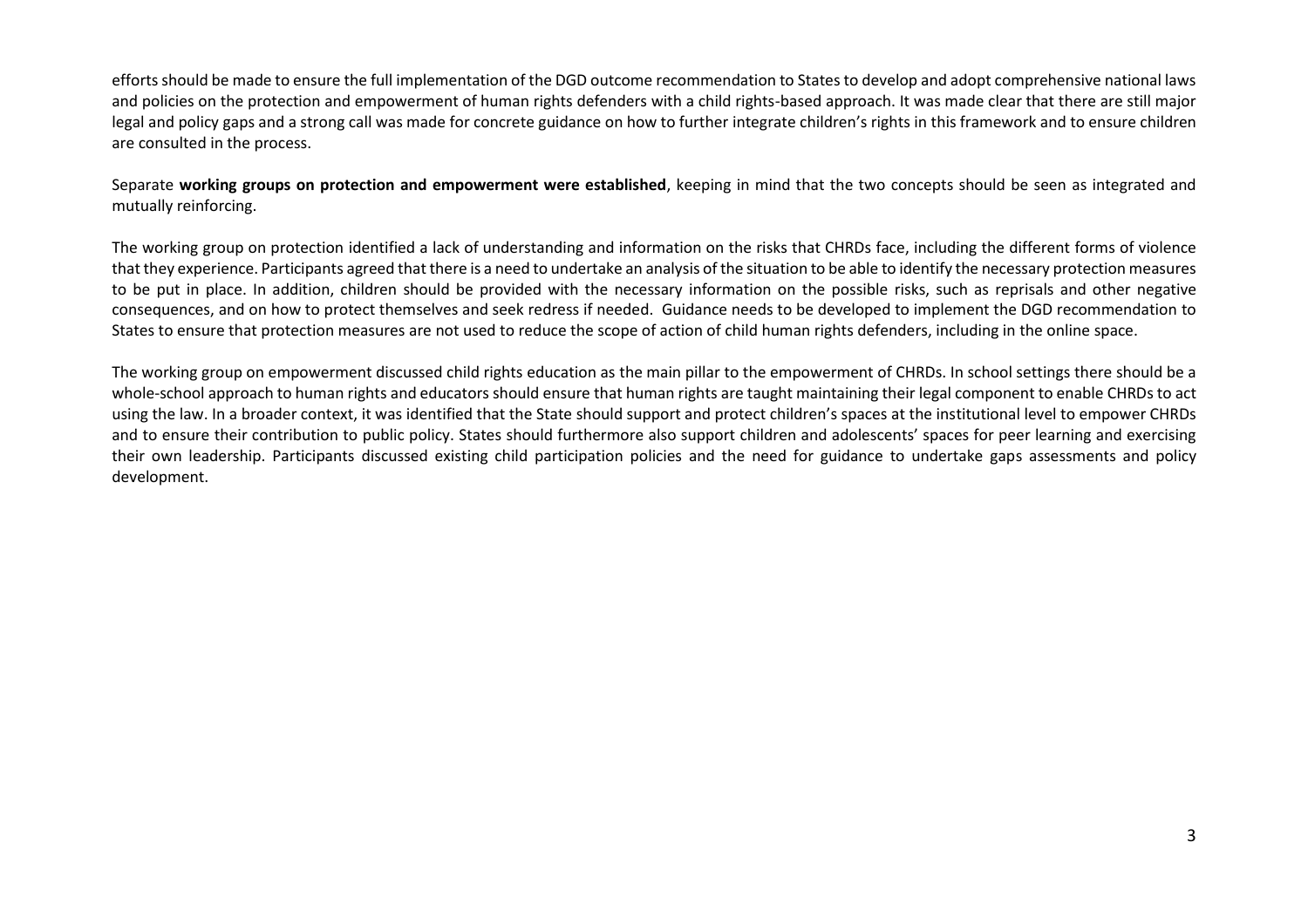## **3. Roadmap**

-

| <b>DGD Outcome Report</b><br><b>Recommendations</b><br>(see below short summary of<br>combined recommendations)    | Commitments (made by participants during the follow-up meeting)                                                                                      | <b>Participants and</b><br>organisations (in charge of<br>commitment<br><i>implementation)</i> |
|--------------------------------------------------------------------------------------------------------------------|------------------------------------------------------------------------------------------------------------------------------------------------------|------------------------------------------------------------------------------------------------|
| <b>Recommendations to States</b>                                                                                   |                                                                                                                                                      |                                                                                                |
| <b>General Recommendations</b>                                                                                     | Identify mechanisms established by children for participatory governance, which<br>do not reproduce traditional structures used by adults.           | Child Advocate (Ariadna)                                                                       |
| Take all appropriate measures to                                                                                   |                                                                                                                                                      |                                                                                                |
| create safe spaces for CHRDs; give due                                                                             | Identify funding opportunities to conduct research on "new spaces" for children                                                                      |                                                                                                |
| consideration to their views in<br>decision-making; support families in<br>fulfilling their role in protecting and | to participate in governance and decision-making, including through social media.                                                                    | Researcher Dublin City<br>University (Gabriela<br>Martinez Sainz)                              |
| empowering CHRDs; and ensure that                                                                                  | Broaden the interaction with children, empower them with more information and                                                                        | Child Advocate (Maxwell)                                                                       |
| protection measures are not used to                                                                                | knowledge, and support them so they can identify themselves as CHRDs.                                                                                |                                                                                                |
| reduce the scope of CHRDs' actions.                                                                                |                                                                                                                                                      |                                                                                                |
| Legislation, policy and implementation                                                                             | Develop a toolkit for States on the implementation of the United Nations                                                                             | Special Rapporteur on the                                                                      |
|                                                                                                                    | Declaration on Human Rights Defenders <sup>3</sup> in conformity with the Convention on                                                              | situation of human rights                                                                      |
| Develop and adopt comprehensive                                                                                    | the Rights of the Child (CRC), in consultation with children. The toolkit should                                                                     | defenders                                                                                      |
| national laws and policies on the                                                                                  | include existing material relevant to CHRDs, such as the OHCHR Guidelines for                                                                        |                                                                                                |
| protection and empowerment of                                                                                      | States on the effective implementation of the right to participate in public affairs. <sup>4</sup>                                                   | International Service for                                                                      |
| human rights defenders with a child<br>rights-based approach; consult with                                         | Coordinate with Child Rights Connect and its members as relevant when<br>commenting and advising on draft laws relevant to human rights defenders to | Human Rights (Vincent                                                                          |
| children when drafting legislation and                                                                             | properly integrate a child rights-based approach (building on the coordination                                                                       | Ploton)                                                                                        |
| take into account their views; ensure                                                                              | established to comment on Guinea's draft law on the protection of human rights                                                                       |                                                                                                |
|                                                                                                                    | defenders and the draft law for the establishment of associations).                                                                                  |                                                                                                |

<sup>&</sup>lt;sup>3</sup> Declaration on the Right and Responsibility of Individuals, Groups and Organs of Society to Promote and Protect Universally Recognized Human Rights and Fundamental Freedoms, adopted by General Assembly resolution 53/144 of 9 December 1998.

<sup>4</sup> [Guidelines for States on the effective implementation of the right to participate in public affairs,](https://www.ohchr.org/EN/Issues/Pages/DraftGuidelinesRighttoParticipationPublicAffairs.aspx) OHCHR.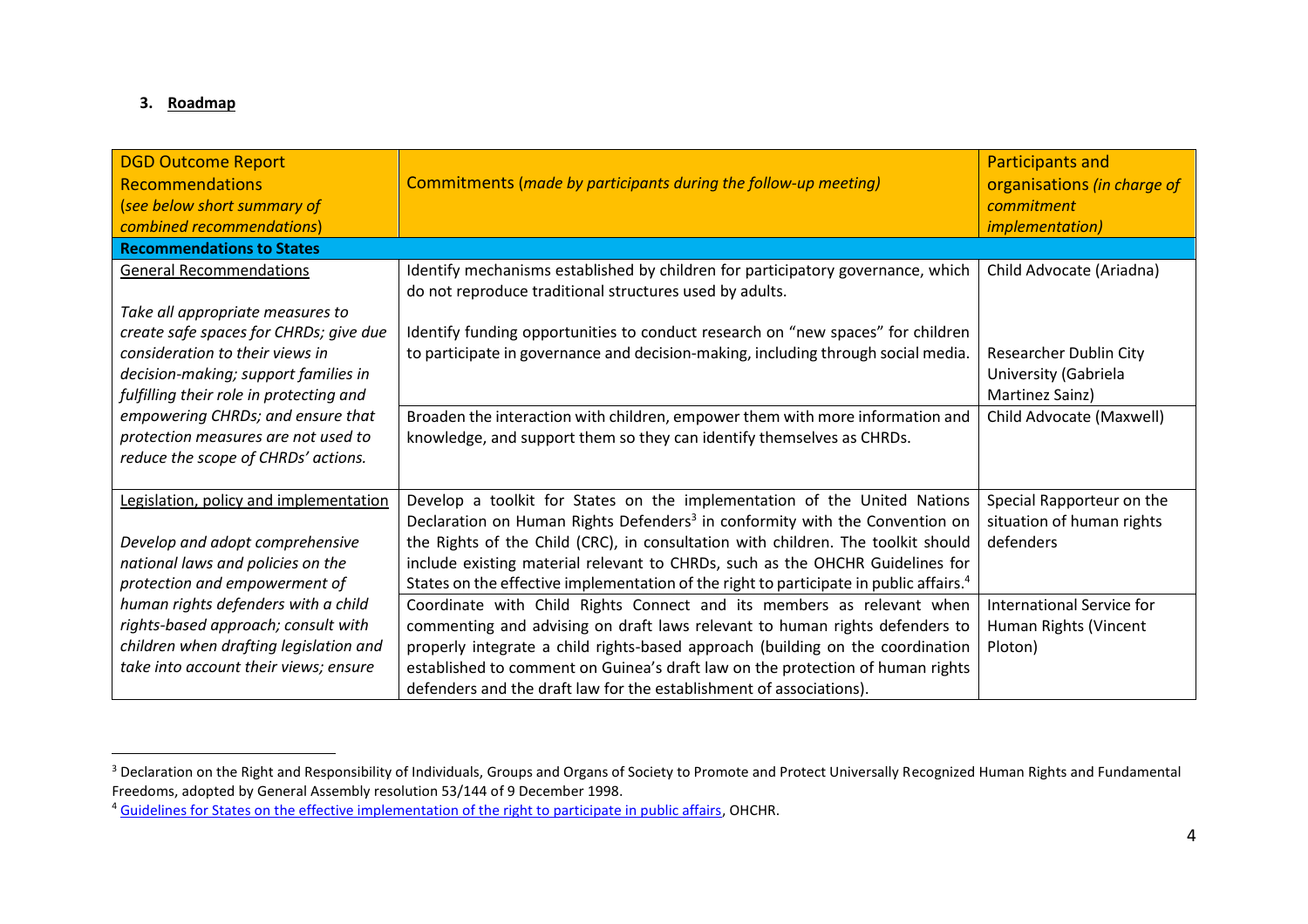| effective implementation of legislation | Monitor and assess States' compliance with national and intersectional public        | President Inter-American    |
|-----------------------------------------|--------------------------------------------------------------------------------------|-----------------------------|
| and policies for CHRDs.                 | policies relevant to the rights of CHRD ensuring, for instance, that appropriate     | Commission on Human         |
|                                         | authorities respect and support children's participation spaces.                     | Rights                      |
| Freedom of expression and               | Identify possibilities for children to be consulted on the drafting process of the   | Human Rights Committee      |
| participation in decision-making        | Human Rights Committee General Comment on Article 21 (Right of Peaceful              | (José Manuel Santos Pais)   |
|                                         | Assembly) of the International Covenant on Civil and Political Rights.               |                             |
| Ensure CHRDs' access to free and        |                                                                                      |                             |
| accessible information, so they can     | Provide inputs to the draft Human Rights Committee General Comment on Article        |                             |
| express their opinion and take part in  | 21 (Right of Peaceful Assembly) of the International Covenant on Civil and Political | <b>Child Rights Connect</b> |
| decision-making, especially for CHRDs   | Rights and gather input from children.                                               |                             |
| in vulnerable situations. Mechanisms    | Contribute to the current development and forthcoming circulation of the Child       | Child Rights Connect;       |
| such as Children's Parliaments should   | Campaigning Sector Standards, which will provide principles for civil society to     | Amnesty International       |
| have a clear and meaningful mandate     | best enable child led / centred civic action and campaigning.                        | (Anna Roguski)              |
| and be provided with the necessary      |                                                                                      |                             |
| resources.                              |                                                                                      |                             |
|                                         |                                                                                      |                             |
| Education                               | Request States to include training on human rights in school curriculum in addition  | Human Rights Committee      |
|                                         | to such training for courts and law enforcement officials.                           | (José Manuel Santos Pais)   |
| Recognise the role of education in      | Disseminate the user-friendly version of the Declaration on Human Rights             | <b>Child Rights Connect</b> |
| empowering CHRDs. States should         | Defenders developed by the Special Rapporteur on the situation of human rights       |                             |
| ensure human rights education for       | defenders and circulate it among children to gather their feedback.                  |                             |
| children, including on the UN           |                                                                                      |                             |
| <b>Declaration on Human Rights</b>      | Develop more child-friendly material and encourage others to do so, including by     |                             |
| Defenders; ensure child participation   | using a forthcoming joint UNICEF and Child Rights Connect Guide (being               | <b>Child Rights Connect</b> |
| in schools and teach children conflict  | developed by Queens University Belfast) on developing child-friendly texts with      |                             |
| management tools to resolve             | children.                                                                            |                             |
| confrontation; provide training for     | Develop and publish materials relevant to CHRDs and adults working for their         | Misean Cara (Harry Shier)   |
| school staff to avoid the use of        | protection and empowerment.                                                          |                             |
| punitive measures.                      |                                                                                      |                             |
|                                         |                                                                                      |                             |
| <b>Access to remedial mechanisms</b>    | Encourage Amnesty International's entities to campaign for the ratification of       | Amnesty International       |
|                                         | OPIC.                                                                                | (Anna Roguski)              |
| Ensure access to child-friendly         |                                                                                      |                             |
| complaint mechanisms at all levels      |                                                                                      |                             |
| and consider ratifying the Optional     |                                                                                      |                             |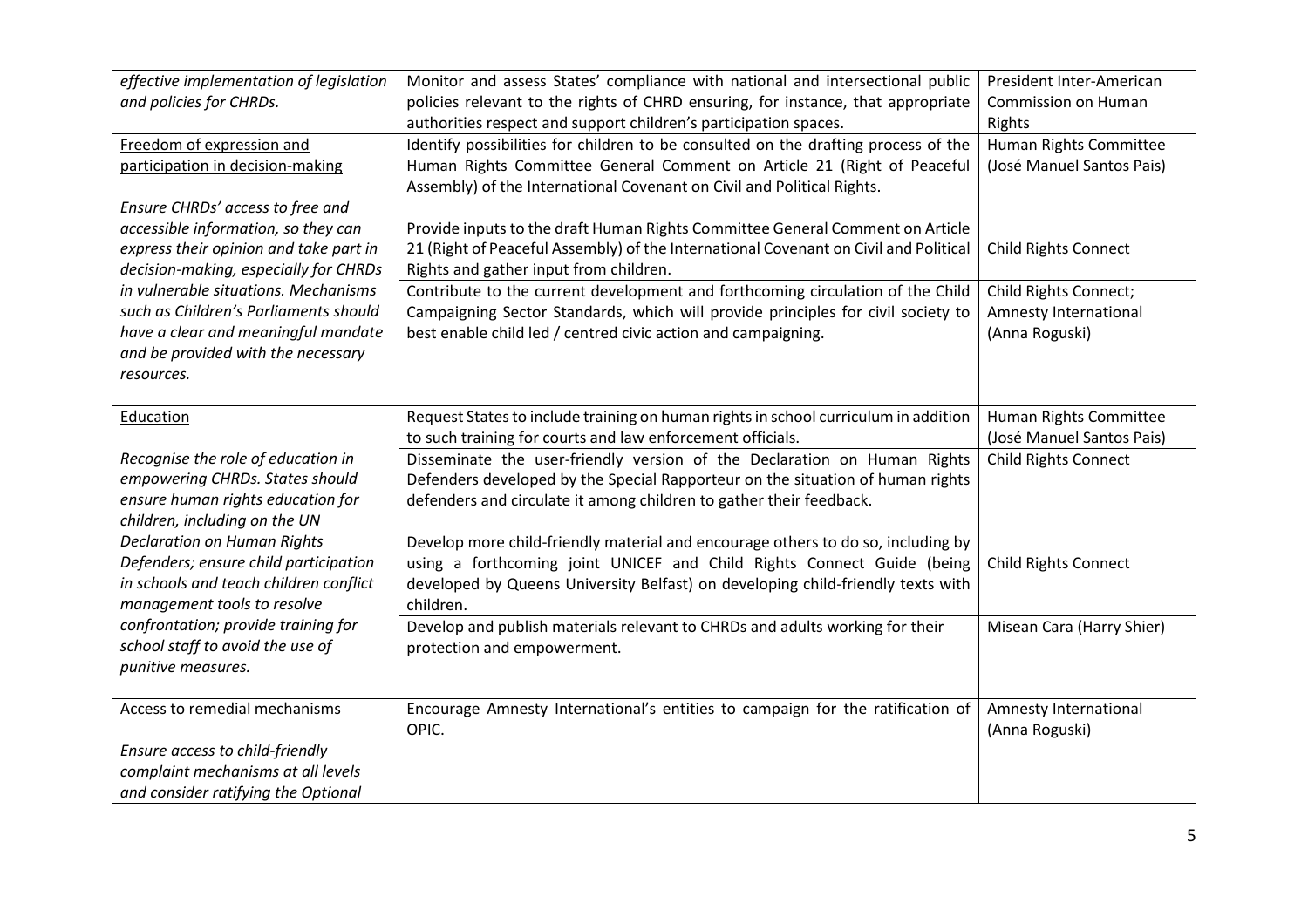| Protocol to the Convention on the<br>Rights of the Child on a<br>Communications Procedure (OPIC).                                                                                                                                                                                                                                                                                            |                                                                                                                                                                                                                                                                                                                                                                                                                                                                                                                                                                                                                                                                                                                                                                                                                                                                                                                                                        |                                                                                                                                                                                                                                                                                       |
|----------------------------------------------------------------------------------------------------------------------------------------------------------------------------------------------------------------------------------------------------------------------------------------------------------------------------------------------------------------------------------------------|--------------------------------------------------------------------------------------------------------------------------------------------------------------------------------------------------------------------------------------------------------------------------------------------------------------------------------------------------------------------------------------------------------------------------------------------------------------------------------------------------------------------------------------------------------------------------------------------------------------------------------------------------------------------------------------------------------------------------------------------------------------------------------------------------------------------------------------------------------------------------------------------------------------------------------------------------------|---------------------------------------------------------------------------------------------------------------------------------------------------------------------------------------------------------------------------------------------------------------------------------------|
|                                                                                                                                                                                                                                                                                                                                                                                              | Recommendations to Children's Ombudspersons and National Human Rights Institutions (NHRIs)                                                                                                                                                                                                                                                                                                                                                                                                                                                                                                                                                                                                                                                                                                                                                                                                                                                             |                                                                                                                                                                                                                                                                                       |
| Disseminate information about their<br>mandate among CHRDs, work more<br>closely with them and support them in<br>accessing justice.                                                                                                                                                                                                                                                         | When engaging with NHRIs, gather information on their work at the local level<br>with respect to children and encourage them to do more if necessary.                                                                                                                                                                                                                                                                                                                                                                                                                                                                                                                                                                                                                                                                                                                                                                                                  | Human Rights Committee<br>(José Manuel Santos Pais)                                                                                                                                                                                                                                   |
| Recommendations to the Committee on the Rights of the Child                                                                                                                                                                                                                                                                                                                                  |                                                                                                                                                                                                                                                                                                                                                                                                                                                                                                                                                                                                                                                                                                                                                                                                                                                                                                                                                        |                                                                                                                                                                                                                                                                                       |
| The Committee should recommend<br>States parties to develop, adopt and<br>implement legislation and policies<br>aiming at protecting CHRDs and<br>ensure children's participation in the<br>process, and strengthen cooperation<br>with the Special Rapporteur on the<br>situation of Human Rights Defenders<br>to guide States in this regard; promote<br>a positive narrative about CHRDs. | During the dialogue with States Parties, continue to monitor and assess national<br>laws and policies through the lens of CHRDs' rights, including through a more<br>explicit link to child participation and civil rights and freedoms. Commend States<br>when there are good practices.<br>Include in the Concluding Observations recommendations for the protection and<br>empowerment of CHRDs.<br>Explore the idea of creating a webpage for children with child-friendly versions of<br>the documents of the Committee on the Rights of the Child.<br>Give more visibility to the work of CHRDs in the biannual reports to the General<br>Assembly of the Committee on the Rights of the Child by including a section<br>dedicated to child participation.<br>Empower children and civil society organisations working with children to<br>disseminate Concluding Observations in a child-friendly way and include children<br>in the follow-up. | Committee on the Rights of<br>the Child (Philip Jaffé,<br>Mikiko Otani and Luis<br>Pedernera Reyna)<br>Committee on the Rights of<br>the Child (Mikiko Otani)<br>Office of the UN High<br><b>Commissioner for Human</b><br>Rights (Allegra Franchetti)<br><b>Child Rights Connect</b> |
| <b>Recommendations to the United Nations</b>                                                                                                                                                                                                                                                                                                                                                 |                                                                                                                                                                                                                                                                                                                                                                                                                                                                                                                                                                                                                                                                                                                                                                                                                                                                                                                                                        |                                                                                                                                                                                                                                                                                       |
| Provide CHRDs with age-appropriate<br>and timely information about the<br>United Nations for their effective                                                                                                                                                                                                                                                                                 | Promote and advance the use of language based on children's rights and the<br>recognition of children as right-holders of civil and political rights by the United<br>Nations system as a whole.                                                                                                                                                                                                                                                                                                                                                                                                                                                                                                                                                                                                                                                                                                                                                       | Child Rights International<br>Network (Isabelle<br>Kolebinov)                                                                                                                                                                                                                         |
| engagement; promote the<br>participation of CHRDs in the United<br>Nations' work related to children's<br>rights by putting in place in-person or                                                                                                                                                                                                                                            | Promote the establishment of a group of like-minded Special Procedures to work<br>on the rights of CHRD, including the Special Rapporteur on the promotion and<br>protection of the right to freedom of opinion and expression and the Special<br>Rapporteur on the rights to freedom of peaceful assembly and of association. This                                                                                                                                                                                                                                                                                                                                                                                                                                                                                                                                                                                                                    | Special Rapporteur on the<br>situation of human rights<br>defenders                                                                                                                                                                                                                   |
|                                                                                                                                                                                                                                                                                                                                                                                              | would serve to identify ways to be more active in the protection and                                                                                                                                                                                                                                                                                                                                                                                                                                                                                                                                                                                                                                                                                                                                                                                                                                                                                   |                                                                                                                                                                                                                                                                                       |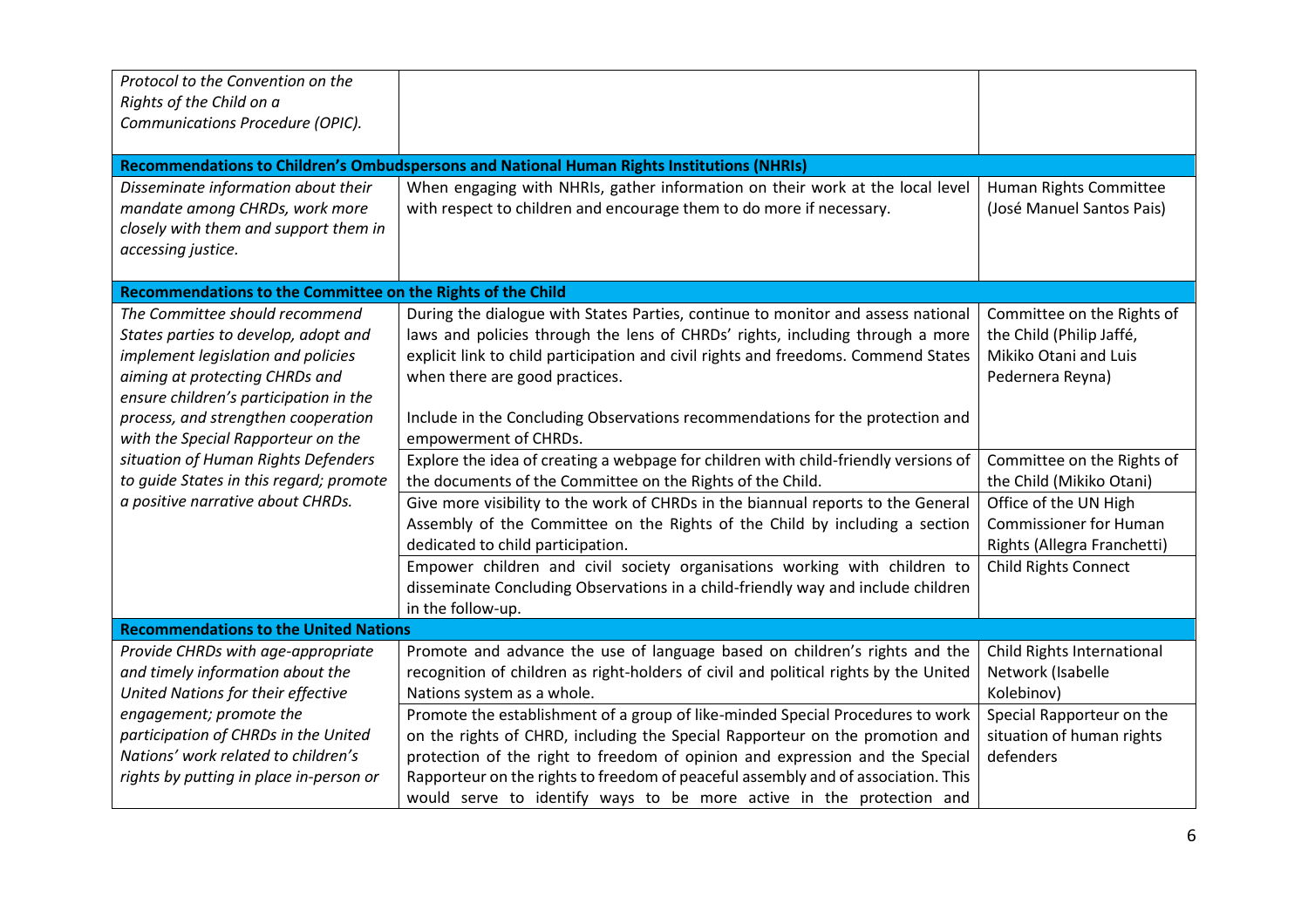| virtual child-friendly platforms and<br>processes for engagement.                                                         | empowerment of CHRDs, including through consulting with them and giving due<br>consideration to their views.                                                                                                                                                                                                                                                                                                                                       |                                                                                         |
|---------------------------------------------------------------------------------------------------------------------------|----------------------------------------------------------------------------------------------------------------------------------------------------------------------------------------------------------------------------------------------------------------------------------------------------------------------------------------------------------------------------------------------------------------------------------------------------|-----------------------------------------------------------------------------------------|
| Treaty bodies should promote the<br>participation of CHRDs in the review of<br><b>States parties and recommend States</b> | Engage with Special Procedures mandate holders to promote child participation.                                                                                                                                                                                                                                                                                                                                                                     | Office of the UN High<br><b>Commissioner for Human</b><br>Rights (Orest Nowosad)        |
| to adopt legislation for the protection<br>and empowerment of CHRDs.                                                      | Continue to include a specific section on CHRDs in the country and thematic<br>reports.                                                                                                                                                                                                                                                                                                                                                            | Special Rapporteur on the<br>situation of human rights<br>defenders                     |
|                                                                                                                           | Continue to collaborate with and include Child Rights Connect in relevant activities<br>and discussions relating to human rights defenders. For instance, involve Child<br>Rights Connect in the upcoming Seminar being organised by the International<br>Service for Human Rights, the National Human Rights Commission of Mongolia<br>and the Special Rapporteur on Human Rights Defenders on Mongolia's draft law<br>on human rights defenders. | Special Rapporteur on the<br>situation of human rights<br>defenders                     |
|                                                                                                                           | Identify how the Human Rights Committee can give more attention to CHRDs and<br>explore if more participation of children could be realized.                                                                                                                                                                                                                                                                                                       | Human Rights Committee<br>(José Manuel Santos Pais)                                     |
|                                                                                                                           | Look into how treaty bodies beside the Committee on the Rights of the Child can<br>provide for meaningful participation of children. For instance, at the regional<br>consultations for the CEDAW draft General Recommendation on trafficking in<br>women and girls in the context of global migration.                                                                                                                                            | Office of the UN High<br><b>Commissioner for Human</b><br><b>Rights (Orest Nowosad)</b> |
|                                                                                                                           | Explore the possibilities to raise awareness about and promote participation of<br>CHRD in the work of other treaty bodies.                                                                                                                                                                                                                                                                                                                        |                                                                                         |
|                                                                                                                           | Use all relevant opportunities to convey and support children's voices, both within<br>UNICEF and when engaging with human rights mechanisms.                                                                                                                                                                                                                                                                                                      | Committee on the Rights of<br>the Child (Mikiko Otani)                                  |
|                                                                                                                           |                                                                                                                                                                                                                                                                                                                                                                                                                                                    | <b>UNICEF (Anne Grandjean)</b>                                                          |
|                                                                                                                           | Encourage UNICEF country offices to promote and support meaningful child<br>participation in national reporting processes to treaty bodies and the UPR and to<br>involve CHRDs when discussing the implementation of the Concluding<br>Observations.                                                                                                                                                                                               | <b>UNICEF (Anne Grandjean)</b>                                                          |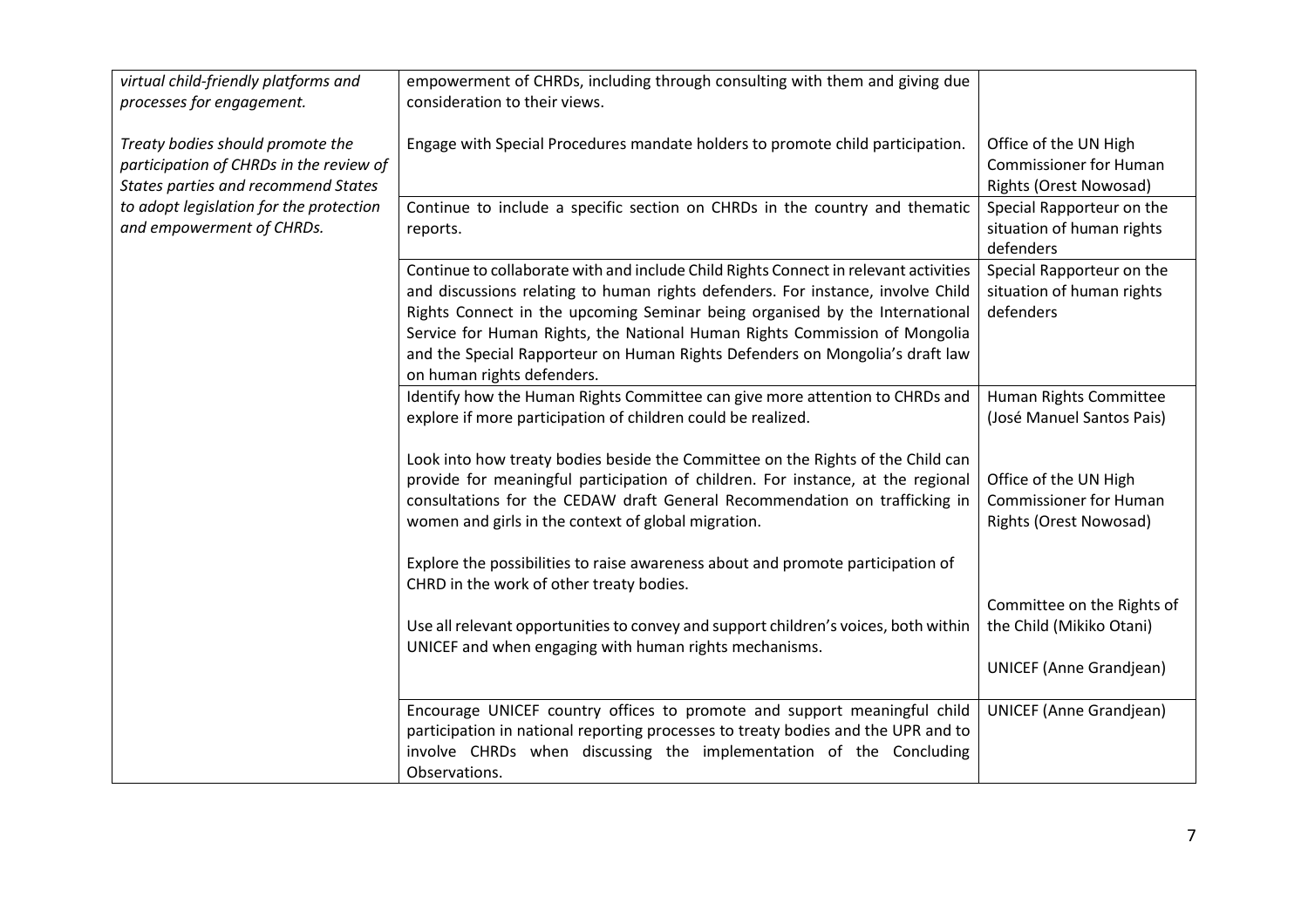|                                           | Promote a child-rights strategy for the Office of the UN High Commissioner for     | Office of the UN High         |
|-------------------------------------------|------------------------------------------------------------------------------------|-------------------------------|
|                                           | Human Rights.                                                                      | <b>Commissioner for Human</b> |
|                                           |                                                                                    | Rights (Orest Nowosad and     |
|                                           | Look into OHCHR's strategy on civil society space and how it addresses the role of | Allegra Franchetti)           |
|                                           | CHRD.                                                                              |                               |
|                                           | Reach out to children in the process of redesigning the OHCHR website and          | Office of the UN High         |
|                                           | include children in the new website testing phase to include their views and       | <b>Commissioner for Human</b> |
|                                           | opinions.                                                                          | Rights (Monica Nascimento     |
|                                           |                                                                                    | e Silva)                      |
|                                           | Continue to support the 2018 DGD follow-up process and continue to collaborate     | Office of the UN High         |
|                                           | closely with Child Rights Connect.                                                 | <b>Commissioner for Human</b> |
|                                           |                                                                                    | Rights (Allegra Franchetti)   |
|                                           | Include advocacy on CHRDs in the work of the Office of the Special Representative  | Office of the Special         |
|                                           | of the Secretary-General on Violence Against Children, for instance by meeting     | Representative of the         |
|                                           | with CHRD during country visits and taking the lead in analysing forms of violence | Secretary-General on          |
|                                           | against CHRDs.                                                                     | Violence Against Children     |
|                                           |                                                                                    | (Annette Lyth)                |
|                                           | Disseminate the child-friendly version of the CRC and icons, and support           | <b>UNICEF (Marie Wernham)</b> |
|                                           | stakeholders in using them as a way to empower CHRDs. Broadly disseminate          |                               |
|                                           | other relevant UNICEF resources through Child Rights Connect.                      |                               |
| <b>Recommendations to civil society</b>   |                                                                                    |                               |
| Empower and work with CHRD,               | Ensure the 2019 Amnesty International campaign "Write for rights" - which in 2019  | Amnesty International         |
| disseminate information on their work     | has a specific focus on children and young human rights defenders - raises the     | (Anna Roguski)                |
| to a variety of audiences and promote     | voice of CHRD and calls for support and their protection.                          |                               |
| positive attitudes towards them, in       |                                                                                    |                               |
| particular girls; ensure participation of | Bring a gender lens to the discussions on CHRD, by giving adequate attention to    | Plan International (Lorraine  |
| CHRD in civil society's human rights      | the distinct needs of girls and promoting measures for, gender non-discrimination. | Ni Annrachain)                |
| work and support CHRD in accessing        |                                                                                    | Plan International (Lorraine  |
| justice; protect CHRD from any form of    | Plan International's regional youth camps to contribute insights to support the    | Ni Annrachain)                |
| reprisals and take the necessary          | monitoring of the situation for CHRD, including support to better understand       |                               |
| precautions to minimize any negative      | violence faced by CHRD, through providing networking and a platform for CHRDs      |                               |
| impact CHRD's actions may have.           | to share experiences.                                                              |                               |
|                                           | Continue to support child-led campaigning in various ways. Reach out and           | Save the Children (Sigurd     |
|                                           | collaborate with other organisations working to support children in setting the    | Johns)                        |
|                                           |                                                                                    |                               |
|                                           | child rights agenda.                                                               |                               |